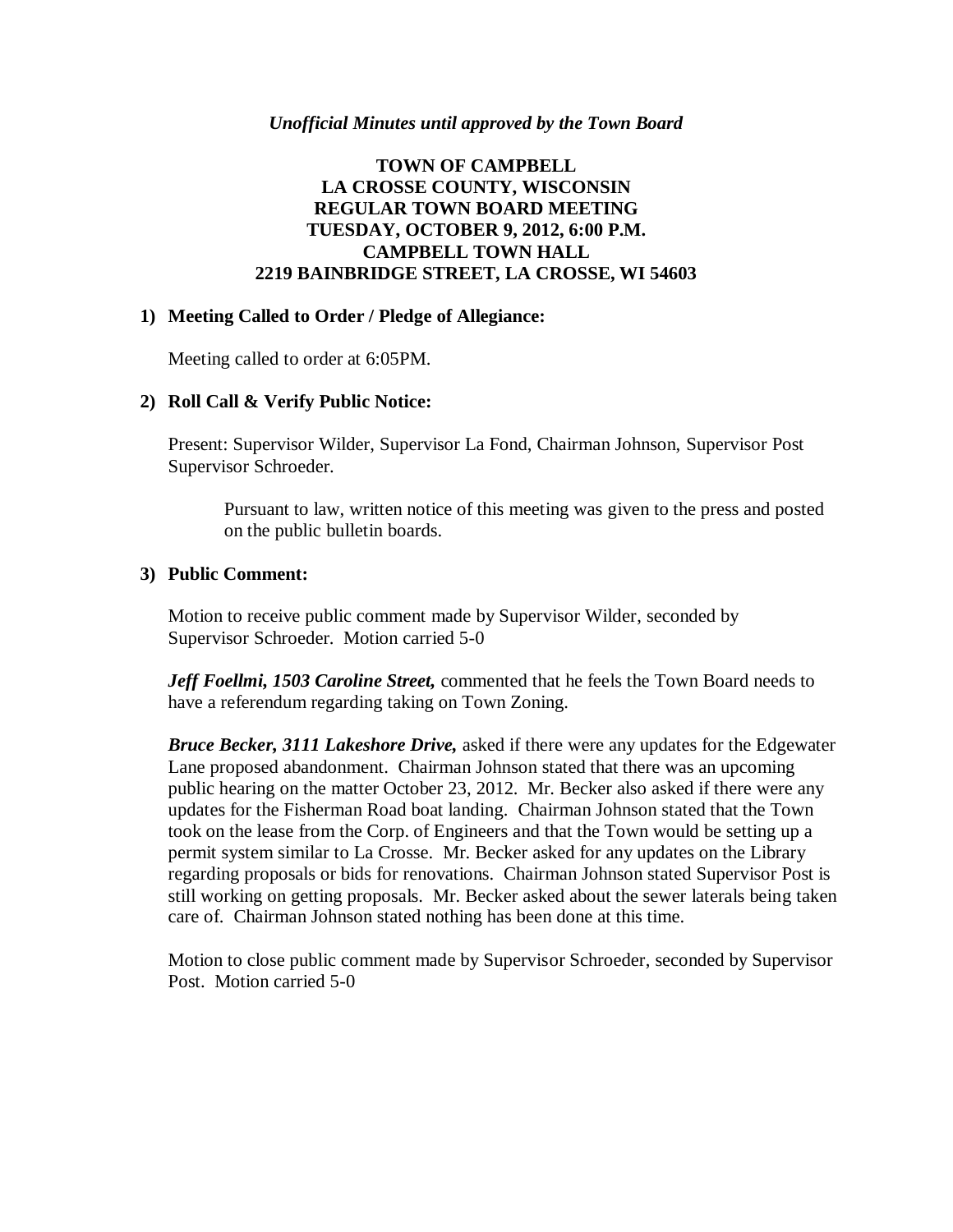- **4) Consent Agenda: (All items listed are considered routine and will be enacted with one motion. There will be no separate discussion of these items unless a Board member so requests, in which case the item will be removed from the Consent Agenda and be considered on the Regular Agenda).**
	- **A) Approval of Minutes:** Regular Town Board Meeting September 11, 2012; Special Town Board Meeting September 11, 2012; Special Town Board Meeting September 19, 2012; Public Hearing September 25, 2012
	- **B) Plan Commission Meeting Recommendations:** September 19, 2012; October 2, 2012
		- 1. Recommendation to proceed with revisions to the draft of the new zoning ordinance.

## **C) Payment of Bills:**

Motion to approve Consent Agenda made by Supervisor Schroeder, seconded by Supervisor Post. Motion carried 5-0

## **5) Old Business:**

**A)** Second reading for Temporary Class "B" Retailers License for French Island Lions Club, for October 27, 2012 at the Community Center.

Motion to approve the second reading for Temporary Class "B" Retailers License for French Island Lions Club, for October 27, 2012 at the Community Center by Supervisor Post, seconded by Supervisor Wilder. Motion carried 5-0

**B)** Discussion and possible action on Town Hall repairs.

Supervisor Post commented that she believes the work being done on the Town Hall is progressing rather nicely. Supervisor Post stated that she received a bid for the windows in the rec room and police department. Supervisor Post stated that A-1 Glass was \$2400-\$4600 depending on if they were operable or nonoperable windows. The other bid from Palinger was for \$2000 for non-operable windows. Supervisor Posts recommendation is for the lower bid from Palinger. Supervisor Post also received bids to replace the cement slap on the west side of the building, add a handicap ramp and move parking around for \$2965.

No new action taken

**C)** Discussion on Library renovations.

Supervisor Post planned on coming in with drawing for the Library however, the architect was on vacation last week and unable to get drawings done for this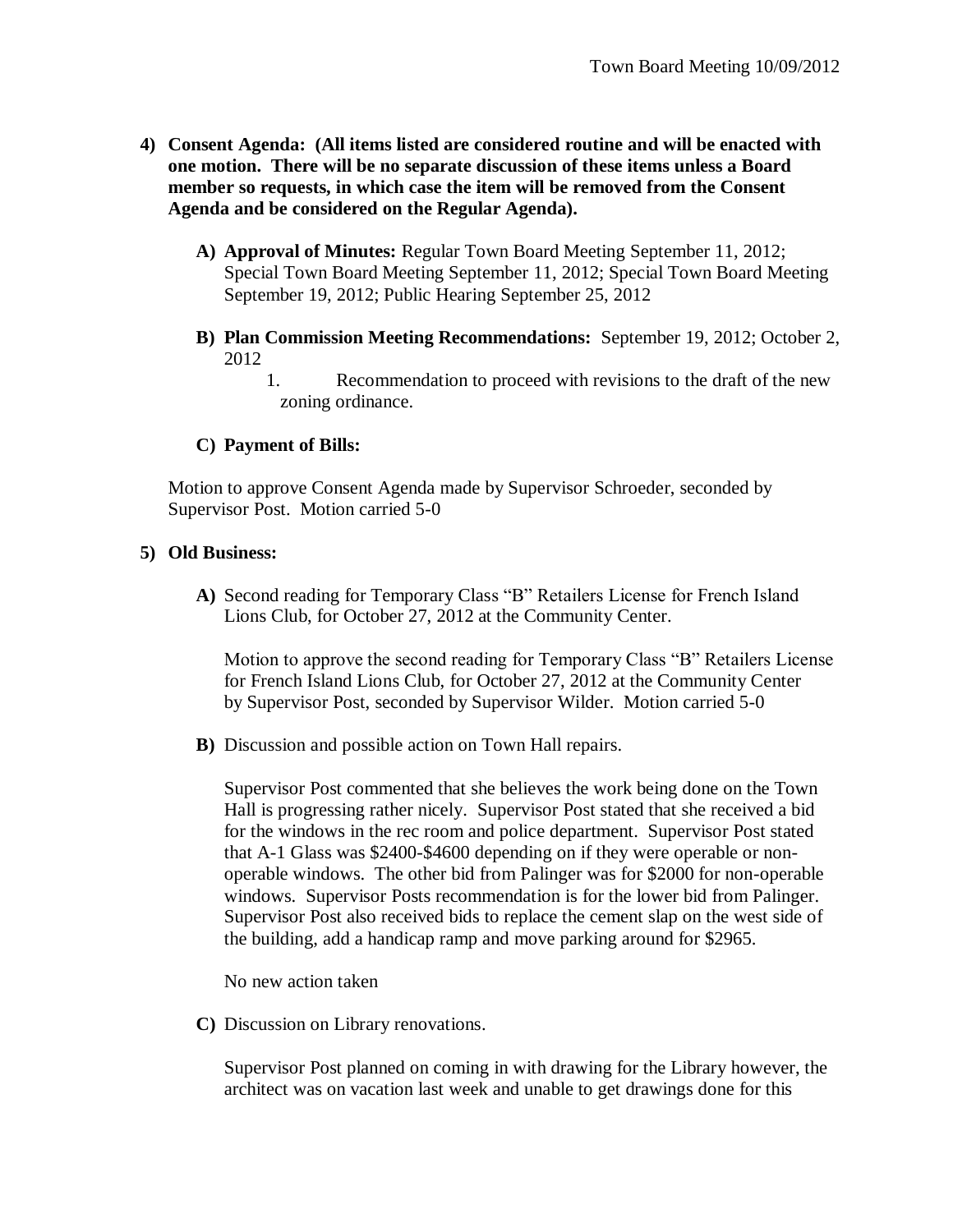meeting. Chairman Johnson recommended another architect to put together drawings. Supervisor Post mentioned that there would be a bake sale October 20, 2012 at Robins Nest. Supervisor Post asked for donated baked goods for this event.

No new action taken

**D)** Discussion and possible action regarding drafting a new zoning ordinance.

Cassie Hanan, Town Office Assistant, spoke regarding the draft of a new zoning ordinance prepared by William Burke from Davy Engineering. Mrs. Hanan believes that the prepared and proposed draft zoning ordinance is ready to move forward.

Motion to adopt the draft ordinance for our own zoning made by Supervisor Post, seconded by Supervisor Schroeder. Motion carried 5-0

### **6) New Business:**

**A)** Dennis Sorenson for Olivet Lutheran Church, request to erect permanent sign at 2100 Bainbridge Street

Motion to approve the request to erect a permanent sign at 2100 Bainbridge Street made by Supervisor Wilder, seconded by Supervisor La Fond. Motion carried 5-0

**B)** Bob Crooks, 1831 La Fond Ave, request for an annual burn permit.

Town Clerk, Chadwick Hawkins, informed the Board that Mr. Crooks called earlier in the day and requested to withdraw his request for an annual burn permit at this meeting.

**C)** David La Fond, 3115 Howry Street, request for an annual burn permit.

Motion to approve an annual burn permit for 1734-1738 La Fond Ave for David La Fond made by Supervisor Post, seconded by Supervisor Schroeder. Motion carried 5-0

**D)** Discussion on No Wake Zone for French Slough.

Karl Green came in to discuss the meetings with the Harbor Commission and the outcome from the County Board. Karl came to answer questions regarding the process of what happened, why we got here, and if there are location issues and to relay any concerns to the La Crosse County Board.

No new action taken